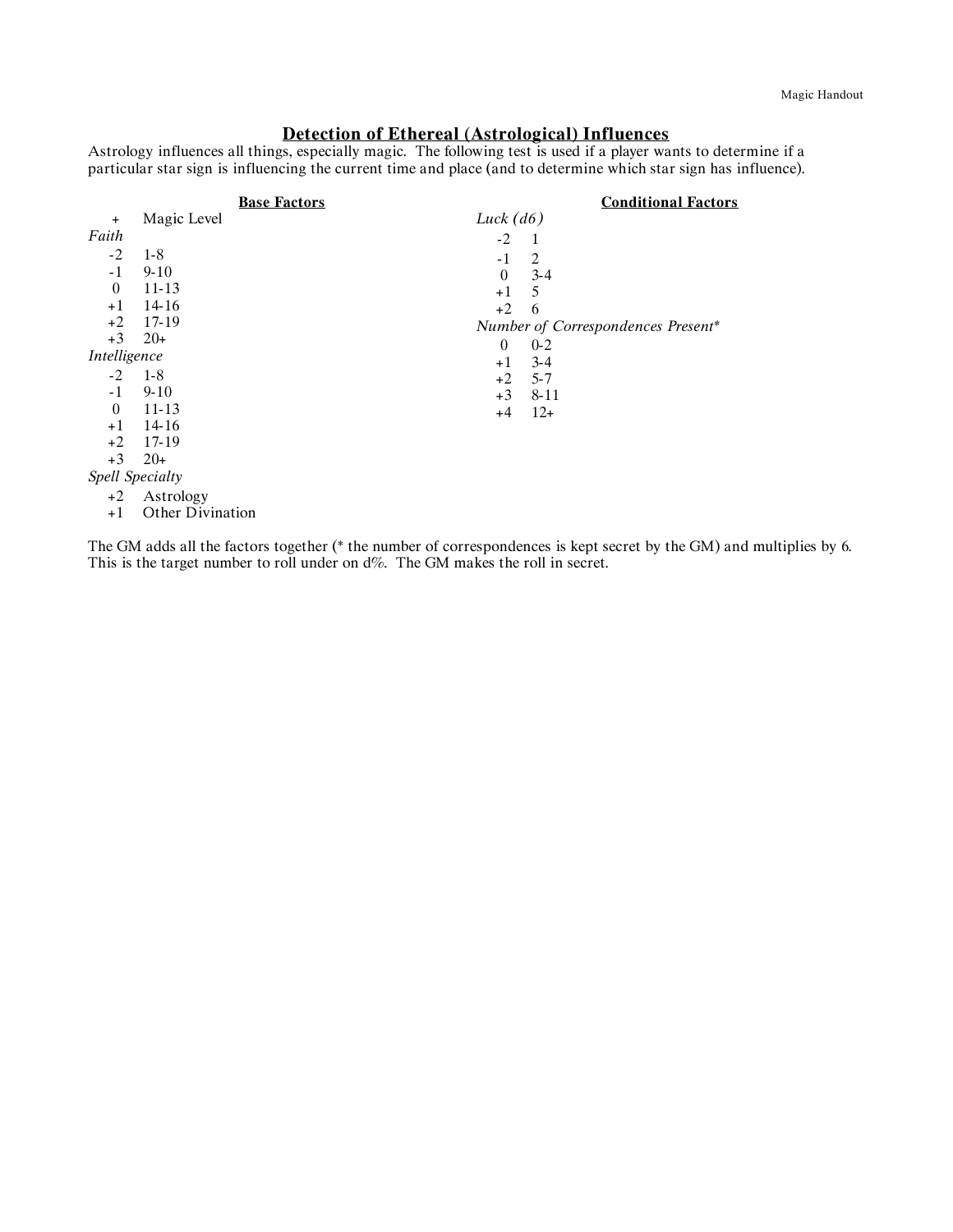## **Passive Magic (i.e., Divination)**

#### **Base Factors**

#### **Conditional Factors**

| $\ddot{}$    | Magic Level |
|--------------|-------------|
| Faith        |             |
| $-2$         | $1-8$       |
| -1           | $9 - 10$    |
| $\theta$     | 11-13       |
| $+1$         | 14-15       |
| $+2$         | - 16-18     |
|              | $+3$ 19-24  |
| $+4$ 25+     |             |
| Intelligence |             |
| $-2$         | $1-8$       |
| -1           | $9 - 10$    |
| $\theta$     | 11-13       |
| $+1$         | - 14-15     |
|              | $+2$ 16-18  |
| $+3$         | 19-20       |
| Agility      |             |
| -1           | 1-8         |
|              |             |

0 9-13 +1 14+

#### **Factors for Specific Spells**

Degree of difficulty (DD) of spell *Mage's Birth Sign*

- +1 Controlling sign of spell
- -1 Diminishing sign of spell
- *Knowledge of Spell*
	- +1 Mastered
	- 0 Done from book or under instruction
	- -2 No knowledge
- +1-4 Preparation in advance
- -1 Mage failed in last magical action
- -2 No divination equipment \*
- *Luck (d6)*
	- -2 1
	- -1 2
	- 0 3-4
	- $+1$  5<br>+2 6
	- $+2$
- *Astrological Influence*
	- +1-4 Controlling sign of spell
	- -1-4 Diminishing sign of spell
- *Target's Birth Sign*
	- +1 Controlling sign of spell
	- -1 Diminishing sign of spell

*Enchanted devices used by caster*

- + Controlling factors (max +5)
- Diminishing factors (max -2)
- *Protective devices used by target*
	- Diminishing factors (max -5)
	- -1 Relic/holy symbol (max -3)
	- + Controlling factors (max +2)
- *Availability of Target*
	- +2 Visible
	- +1 Within 1 mile
	- -1 Within 1-5 miles
	- -1 Location of target unknown
	- -1 Nature of target unknown
	- -2 5+ miles away
- *Unpropitious Circumstances (max -3)*
	- -1 Mage is exhausted
	- -1 Mage is demoralized
	- -1 Mage is soaking wet
	- -1 Mage is isolated
	- -1 Mage is badly injured
	- -1 Mage is captive

*Danger (apply only the worst factor)*

- -1 Mage is in a place of battle
- -2 Mage's life is in direct peril

*Propitious Circumstances (max +2)*

- 
- +1 Location is quiet and familiar
- +1 Mage is supported

\* If a divination is performed without appropriate equipment, do not also apply a bonus/penalty for knowledge of spell.

Add all of the factors above together (minimum 0, maximum 25); this gives the column to roll ( $d\%$ ) on the Linking/Divination table. The GM, of course, rolls in secret. The results are interpreted as follows:

Failure: Answer is untrue.

Partial Success: Answer is incomplete or only partially true.

Total Success: Answer is true and complete.

# +1 Mage is at home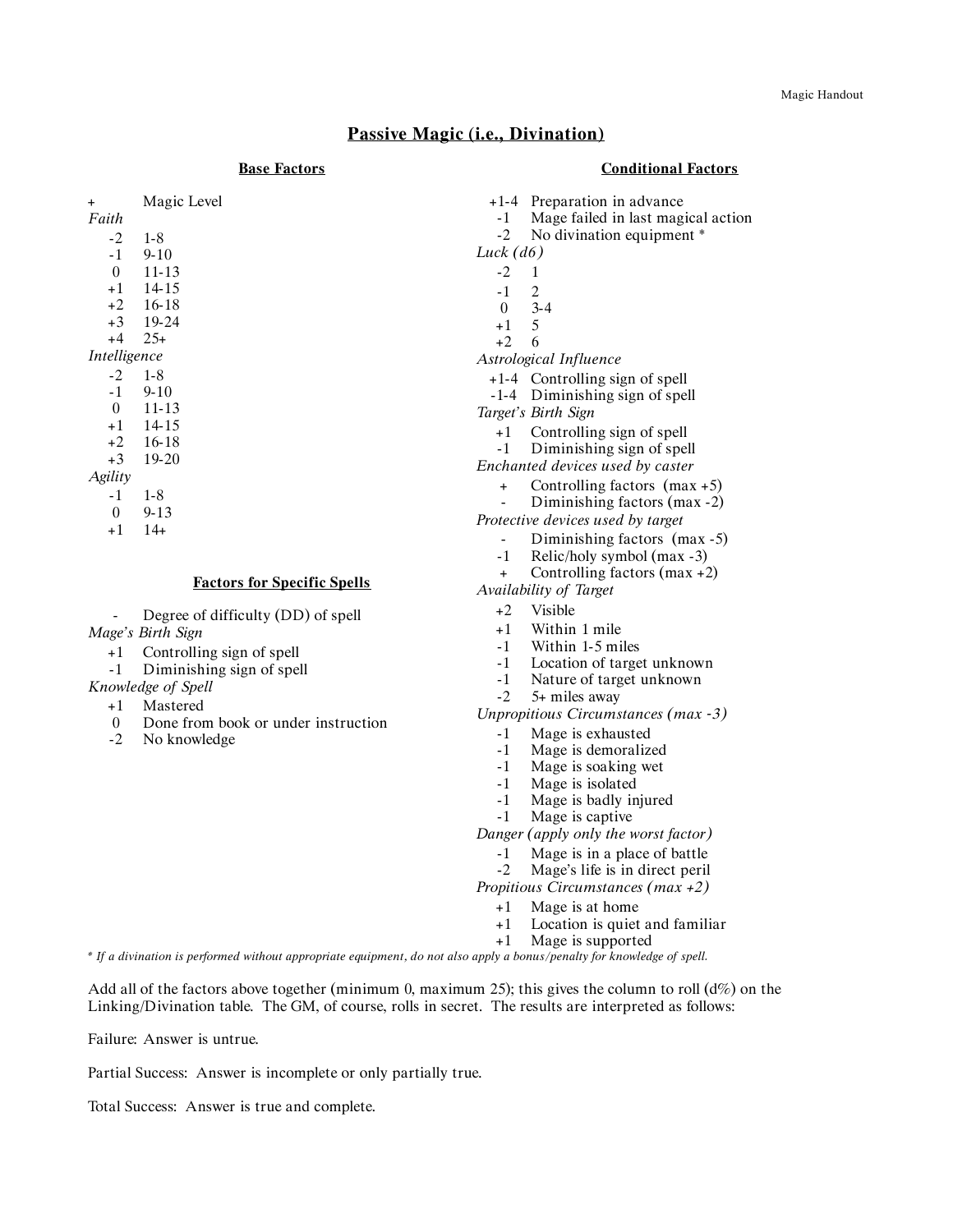### **Active Magic Formation of an Ethereal Link**

The first step in casting a spell (except divination spells) is establishing a link through the ethereal plane to the target.

#### **Base Factors**

### **Conditional Factors**

| $\ddot{}$<br>Faith | Magic level                                                   | -1             | +1-4 Preparation in advance<br>Mage failed in last magical action       |
|--------------------|---------------------------------------------------------------|----------------|-------------------------------------------------------------------------|
|                    |                                                               | Luck $(d6)$    |                                                                         |
| $-2$<br>-1         | $1 - 8$<br>$9 - 10$                                           | $-2$           | $\mathbf{1}$                                                            |
| $\theta$           | $11 - 13$                                                     |                |                                                                         |
| $+1$               | 14 15                                                         | $-1$           | 2                                                                       |
| +2                 | 16-18                                                         | $\theta$       | $3 - 4$<br>5                                                            |
| $+3$               | 19-24                                                         | $+1$<br>$+2$   | 6                                                                       |
| $+4$               | $25+$                                                         |                | Astrological Influence                                                  |
| Intelligence       |                                                               |                |                                                                         |
| $-1$               | $1 - 8$                                                       |                | +1-4 Controlling sign of spell                                          |
| $\theta$           | $9 - 13$                                                      |                | -1-4 Diminishing sign of spell                                          |
| $+1$               | $14+$                                                         |                | Target's Birth Sign                                                     |
|                    |                                                               | $+1$           | Controlling sign of spell                                               |
|                    |                                                               | $-1$           | Diminishing sign of spell<br>Enchanted devices used by caster           |
|                    | <b>Factors for Specific Spells</b>                            |                |                                                                         |
|                    |                                                               | $\ddot{}$      | Controlling factors $(max + 5)$                                         |
| $\blacksquare$     | $\frac{1}{2}$ Degree of difficulty (DD) of spell (round down) |                | Diminishing factors (max -2)                                            |
| Ŧ.                 | Spell specialization factors                                  |                | Protective devices used by target                                       |
|                    | Mage's Birth Sign                                             | $\blacksquare$ | Diminishing factors (max -5)                                            |
| $+1$               | Controlling sign of spell                                     | $-1$           | Relic/holy symbol (max -3)                                              |
| $-1$               | Diminishing sign of spell                                     | $\ddot{}$      | Controlling factors $(max + 2)$                                         |
|                    | Knowledge of Spell                                            |                | Availability of Target                                                  |
| $+1$               | Mastered                                                      | $+2$           | Visible                                                                 |
| $\overline{0}$     | Done from book or under instruction                           | $+1$           | Within 1 mile                                                           |
| $-2$               | No knowledge                                                  | -1             | Within 1-5 miles                                                        |
|                    |                                                               | $-1$           | Location of target unknown                                              |
|                    |                                                               | $-1$           | Nature of target unknown                                                |
|                    |                                                               | $-2$           | 5+ miles away                                                           |
|                    |                                                               |                | Unpropitious Circumstances (max -3)                                     |
|                    |                                                               | $-1$           | Mage is exhausted                                                       |
|                    |                                                               | -1             | Mage is demoralized                                                     |
|                    |                                                               | $-1$           | Mage is soaking wet                                                     |
|                    |                                                               | $-1$<br>$-1$   | Mage is isolated<br>Mage is badly injured                               |
|                    |                                                               | $-1$           | Mage is captive                                                         |
|                    |                                                               |                | Danger (apply only the worst factor)                                    |
|                    |                                                               |                |                                                                         |
|                    |                                                               | $-1$           | Mage is in a place of battle                                            |
|                    |                                                               | $-2$           | Mage's life is in direct peril<br>Propitious Circumstances ( $max +2$ ) |
|                    |                                                               |                |                                                                         |
|                    |                                                               | $+1$           | Mage is at home                                                         |
|                    |                                                               | +1             | Location is quiet and familiar                                          |

+1 Mage is supported

Add all of the factors above together (minimum 0, maximum 25); this gives the column to roll (d%) on the Linking/Divination table. If the link is established it may be used for up to 3 spells (7, if the spells are absolute commands) before breaking. It also breaks in 30 minutes or whenever circumstances change drastically.

Mana loss =  $\frac{1}{2}$  DD of spell, rounded up (whether spell was successful or not)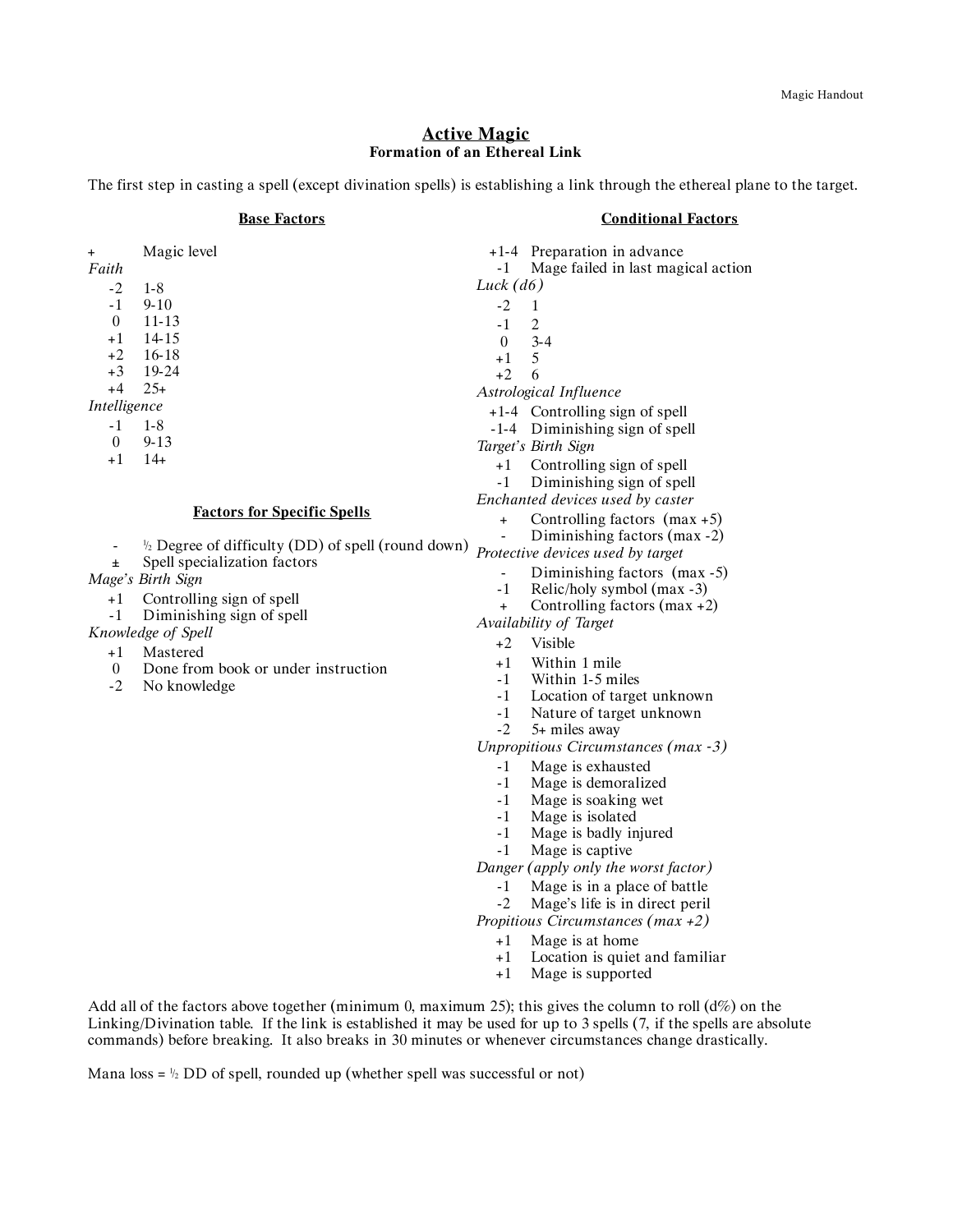### **Active Magic Casting a Spell**

Once a link to the target is established, a spell may be cast through it.

#### **Base Factors**

+ 2 x Magic level (minimum +1)

### **Factors for Specific Spells**

Degree of difficulty (DD) of spell

#### **Conditional Factors**

- Magic level of unwilling target (highest only)
- +1 Per additional mana loss of 50% of the original mana loss (max +2)

*Faith*

- +1 3+ higher than sentient target's faith
- -1 Lower than target's faith

*Charisma*

- +1 3+ higher than sentient target's charisma
- -1 Lower than target's charisma
- *Word of Command*
	- +1 Spoken aloud
	- +1 Inscribed
	- +1 Includes target's true name
- *Multiple Targets*
	- $\begin{array}{cc} -1 & 2 \\ -2 & 3-4 \end{array}$
	- $\frac{-2}{-3}$
	- $-3$   $5-10$ <br> $-4$   $11-20$
	- $-4$  11-20<br> $-5$  21-50 21-50
	- $-6$   $51+$
- *Cooperative Casting*
	- +1 per additional, simultaneous casting (max +4)

Add all of the factors above together (minimum -2, maximum 27); this gives the column to roll  $(d\%)$  on the Active Spellcasting table.

Mana loss = DD of spell (whether spell was successful or not) + magic level of the target (highest only)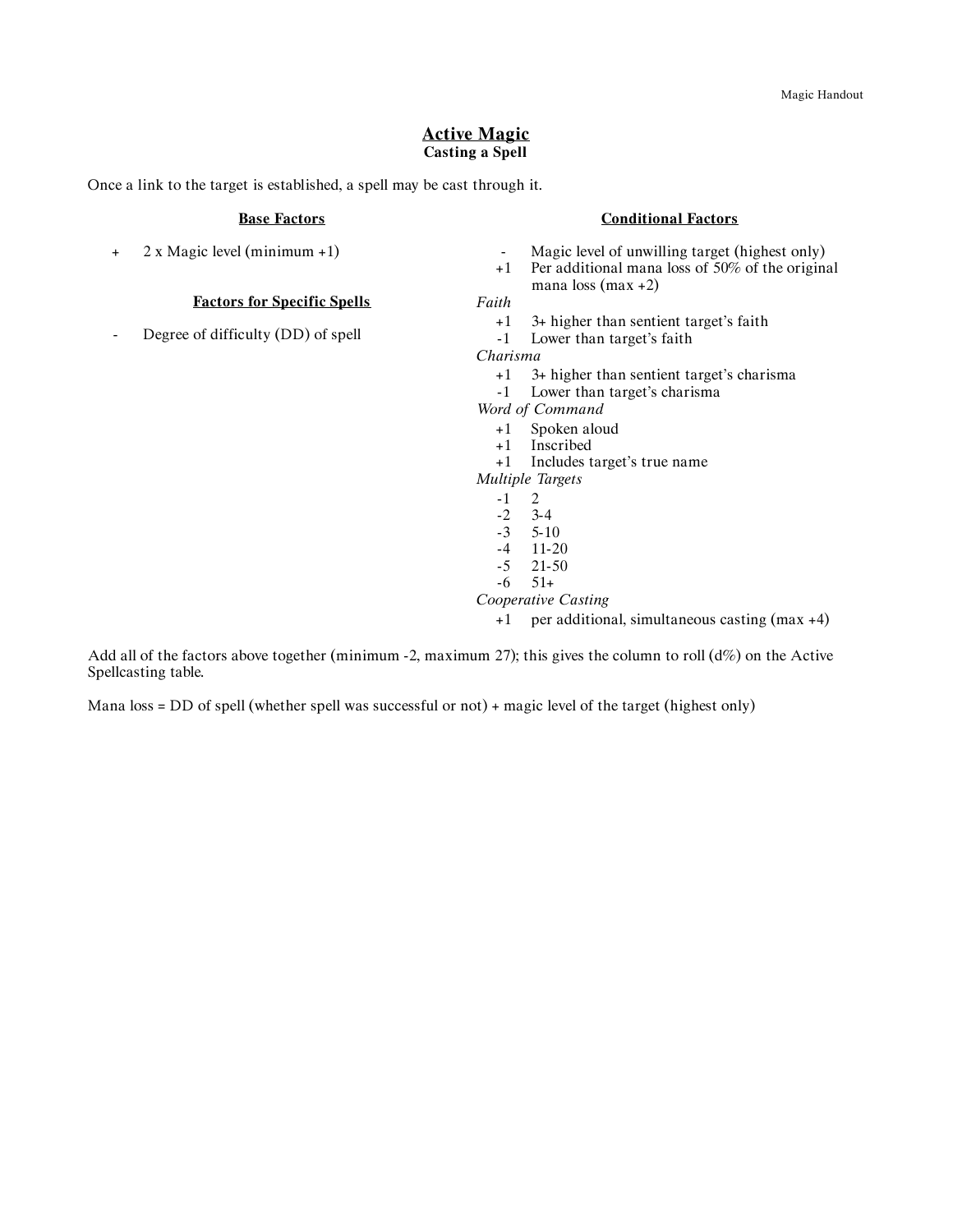# **Magical Saving Throw**

Only some characters are entitled to a saving throw versus magic. To make a saving throw, a character must meet one of the the following criteria:

- Faith 12+
- Magic Level  $2+$ <br>• Religious Level
- Religious Level 2+

When a hostile spellcaster successfully makes an ethereal link to the character, a saving throw can be made by appeal to a divine power, or through the use of magic. Saving throws using magic are detailed here.

A magical saving throw is simply the command "Desist," directed at the hostile spellcaster who has made the link. No link needs to be formed, since the command is sent through the hostile spellcaster's link! The procedure is exactly the same as casting a spell, except for factors involving magic level (of the character or the enemy) and DD of the spell. These are as below:

#### **Base Factors**

#### **Conditional Factors**

+ Magic level of character

- 2 x Magic level of hostile spellcaster

#### **Factors for Specific Spells**

-3 Degree of difficulty (DD) of "Desist" command

Remember that other factors will apply – see the table for casting a spell.

Mana  $loss = 3$  (whether save was successful or not) + magic level of the hostile spellcaster

If the save is successful, the link is broken. The hostile spellcaster loses mana equal to his attempted spell's DD.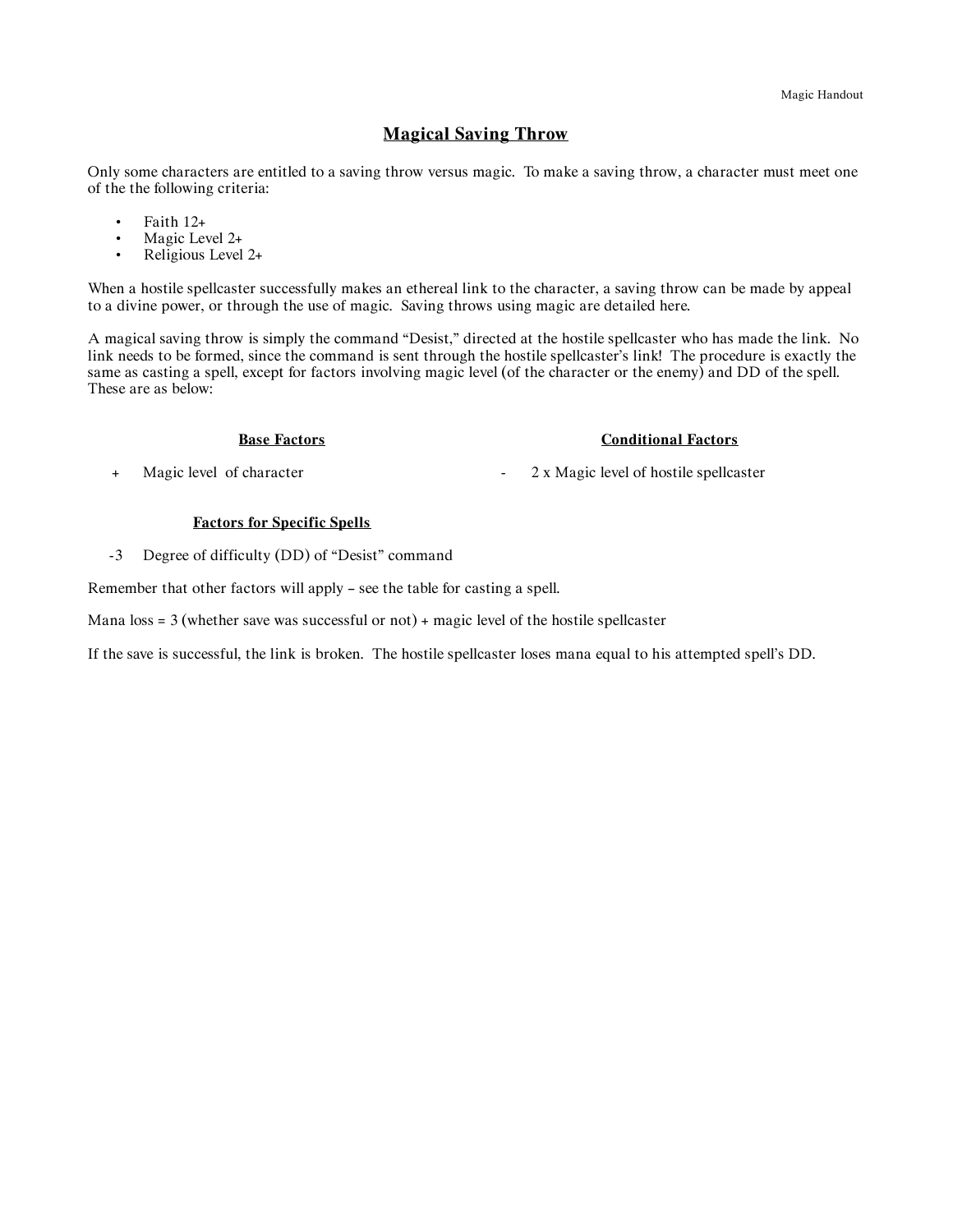# **Accelerated Accumulation of Mana**

There is no test to accumulate mana – if the mage is engaged in an appropriate activity, he accumulates mana automatically. However, certain factors may increase the rate at which he accumulates mana.

Each method of accumulating mana has a controlling ability score. These are:

| Shamanistic dancing         | Agility      |
|-----------------------------|--------------|
| Incantation and ululation   | Charisma     |
| Meditation and arcane study | Intelligence |
| Fasting and abstinence      | Endurance    |

Mana accumulating activity also gives a bonus to the next link the mage attempts or the next divination he performs. This counts as "preparation in advance" on the tables above. The bonus is given on the Mana Accumulation by Activity table.

| <b>Base Factors</b> |  |
|---------------------|--|
|---------------------|--|

### **Conditional Factors**

| $\ddot{}$                                                            | Magic level                                                                                       |                                                                                                                                                                                                                                                                                                                                  | Astrological Influence |
|----------------------------------------------------------------------|---------------------------------------------------------------------------------------------------|----------------------------------------------------------------------------------------------------------------------------------------------------------------------------------------------------------------------------------------------------------------------------------------------------------------------------------|------------------------|
| Faith                                                                |                                                                                                   | $+1$                                                                                                                                                                                                                                                                                                                             | Birth Sign             |
| $-1$                                                                 | $1 - 8$                                                                                           | $-1$                                                                                                                                                                                                                                                                                                                             | Opposing Sign          |
| $\theta$<br>$+1$<br>$+2$<br>$+3$<br>$-1$<br>$\Omega$<br>$+1$<br>$+2$ | $9 - 13$                                                                                          |                                                                                                                                                                                                                                                                                                                                  | Current Mana           |
|                                                                      | 14-15<br>16-17<br>$18+$<br>Controlling ability of activity<br>$1-8$<br>$9 - 13$<br>14-17<br>$18+$ | Below 8 x magic level<br>$+1$<br>Above 8 x magic level<br>$-1$<br>Unpropitious Circumstances (max -3)<br>Mage is exhausted<br>$-1$<br>Mage is demoralized<br>$-1$<br>Mage is soaking wet<br>$-1$<br>Mage is isolated<br>$-1$<br>Mage is badly injured<br>$-1$<br>Mage is captive<br>$-1$<br>Danger (apply only the worst factor) |                        |
|                                                                      |                                                                                                   |                                                                                                                                                                                                                                                                                                                                  |                        |
|                                                                      |                                                                                                   |                                                                                                                                                                                                                                                                                                                                  | -1<br>$-2$             |

+1 Mage is at home

- +1 Location is quiet and familiar
- +1 Mage is supported

Add all the factors together (minimum 0, maximum 12) – this is the value to use on the Accelerated Accumulation of Mana Table (there is no roll).